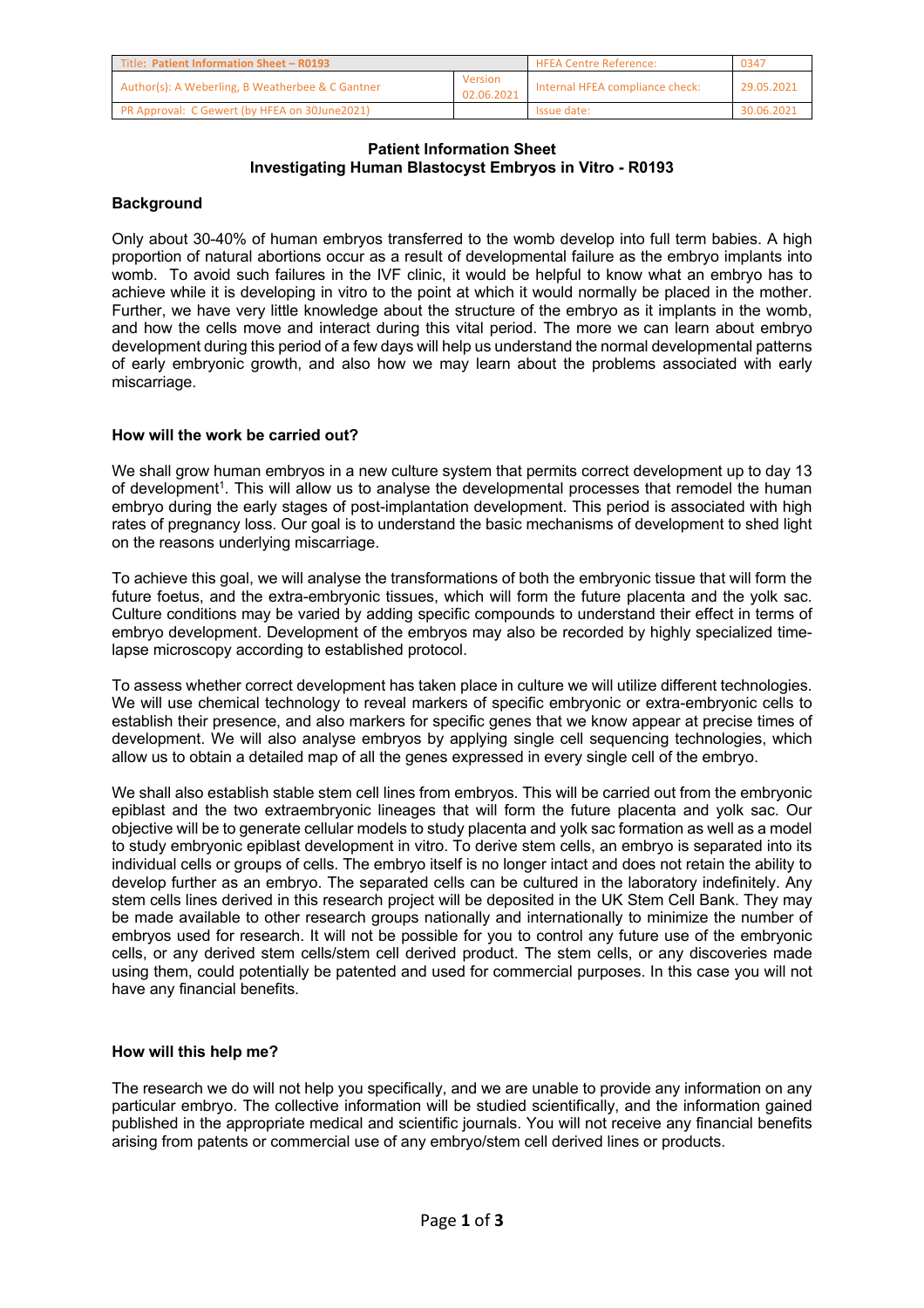| Title: Patient Information Sheet - R0193         |                       | <b>HFEA Centre Reference:</b>   | 0347       |
|--------------------------------------------------|-----------------------|---------------------------------|------------|
| Author(s): A Weberling, B Weatherbee & C Gantner | Version<br>02.06.2021 | Internal HFEA compliance check: | 29.05.2021 |
| PR Approval: C Gewert (by HFEA on 30June2021)    |                       | Issue date:                     | 30.06.2021 |

### **Where will this work be performed?**

These studies will be done in collaboration with researchers at the University of Cambridge, in the Department of Physiology, Development and Neuroscience (PDN), under a research licence issued by the Human Fertilisation and Embryology Authority (HFEA) and overseen by the University of Cambridge Human Biology Research Committee (HBREC).

The scientists involved in the research may have access to identifiable information, which cannot be erased before providing the researchers with the straws containing the frozen embryos. The identifying information will however be discarded with the straws after the embryos are thawed and will not be used by the researchers.

# **Will my taking part in this study be kept confidential?**

Yes. The proposed research includes careful procedures to protect your identity. The research is done under a license from the Human Fertilisation and Embryology Authority (HFEA) and with approval of Local Research Ethics Committees and the Human Biology Research Ethics Committee. These organisations impose strict requirements about maintaining your confidentiality. The embryos will be coded and your identity and participation in the research will be kept strictly anonymous. This code will allow researchers to access clinical data on your embryos (i.e. parameters of embryo quality), as this information is potentially relevant for the research studies. The information identifying your embryos will be visible to a member of the research team when he or she verifies that consent for the research has been obtained, but your identity will not be recorded by them. If stem cells are generated in the research, a sample of these will be deposited with the UK Stem Cell Bank. In this case only, it will be necessary for your treatment clinic to provide a copy of your consent form in confidence to the Secretary of the UK Stem Cell Steering Committee. Your identity will not be disclosed to the staff of the UK Stem Cell Bank or to anyone else.

### **Who is paying for this research?**

The research is funded by the Wellcome Trust. The researchers and the University of Cambridge may receive financial benefits arising from patents based on the research of the embryos or embryo derived stem cell lines. For more information on the Department of PDN or the Zernicka-Goetz laboratory, please visit: https://www.pdn.cam.ac.uk/ and https://www.mzglab.com/human-research/

# **Important Regulatory Aspects**

Counselling is available to you should you wish to discuss your decision to donate your embryos to scientific research. Please contact the Centre should you wish to access this service. If you have consented to the use of your embryos in the research project you can still withdraw your consent to research at any time up to when the embryos are used in the research project. If you choose to do this, it will have no effect on you or your treatment if that is still on-going. If you wish to withdraw your consent, please contact treatment centre and ask to communicate with the Laboratory Manager.

Your decision on whether to donate to the research project will have no influence on your on-going fertility treatment, as only embryos considered unsuitable for use in treatment, or excess to treatment requirements, will be used in the research project. As explained in the Consent Form, this does mean you will not be able to gain any information relating to your particular embryo.

At the end of the research all embryos will be allowed to perish.

Please note that we encourage you to ask any questions that are on your mind at the time of signing the Consent Form or anytime thereafter. If you have any later questions, you should contact the Laboratory Manager at the clinic at which you had your treatment.